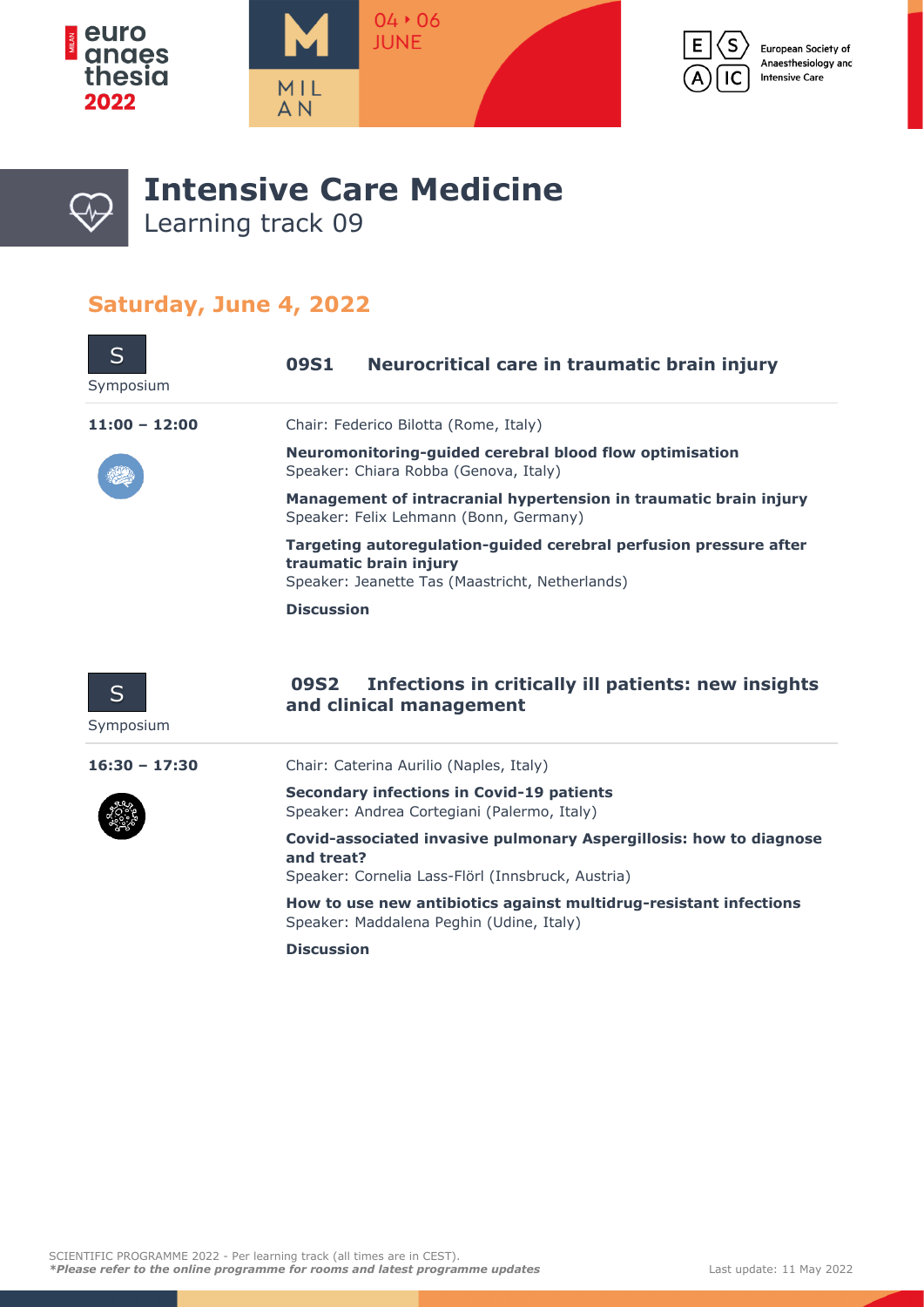



European Society of Anaesthesiology and **Intensive Care** 

## **Sunday, June 5, 2022**

| I)<br>Pro-Con Debate        | <b>Spontaneous breathing in Acute Respiratory</b><br>09D1<br><b>Distress Syndrome (ARDS) is dangerous. Pro-con</b> |  |  |  |
|-----------------------------|--------------------------------------------------------------------------------------------------------------------|--|--|--|
| $09:30 - 10:30$             | Chair: Paolo Pelosi (Genoa, Italy)                                                                                 |  |  |  |
|                             | Pro<br>Speaker: Davide Chiumello (Milan, Italy)                                                                    |  |  |  |
|                             | Con<br>Speaker: Christian Putensen (Bonn, Germany)                                                                 |  |  |  |
|                             | <b>Discussion</b>                                                                                                  |  |  |  |
| P<br>Panel Discussion       | <b>Neuromonitoring in the critically ill</b><br>09P1                                                               |  |  |  |
| $11:00 - 12:00$             | Chair: Claudia Spies (Berlin, Germany)                                                                             |  |  |  |
|                             | Rapid ultrasound for the brain<br>Speaker: Chiara Robba (Genova, Italy)                                            |  |  |  |
|                             | <b>Automated pupillometry</b><br>Speaker: Pavlina Lenga (Heidelberg, Germany)                                      |  |  |  |
|                             | Invasive and non-invasive intracranial pressure monitoring<br>Speaker: Dana Baron Shahaf (Haifa, Israel)           |  |  |  |
|                             | Quantified electroencephalography<br>Speaker: Felix Lehmann (Bonn, Germany)                                        |  |  |  |
|                             | <b>Discussion</b>                                                                                                  |  |  |  |
| CΒ<br>Case-Based Discussion | Friday-night admission of a severely hypoxic<br><b>09CB1</b><br>patient                                            |  |  |  |
| $14:00 - 15:00$             | Chair: Andrea Cortegiani (Palermo, Italy)                                                                          |  |  |  |
|                             | Let me try non-invasive ventilation<br>Speaker: Andrea Cortegiani (Palermo, Italy)                                 |  |  |  |
|                             | Let me proceed with intubation<br>Speaker: Vincenzo Russotto (Monza, Italy)                                        |  |  |  |
|                             | Let me select the best invasive ventilation approach<br>Speaker: Michela Rauseo (Foggia, Italy)                    |  |  |  |
|                             | <b>Should we consider ECMO?</b><br>Speaker: Christian Putensen (Bonn, Germany)                                     |  |  |  |
|                             | <b>Discussion</b>                                                                                                  |  |  |  |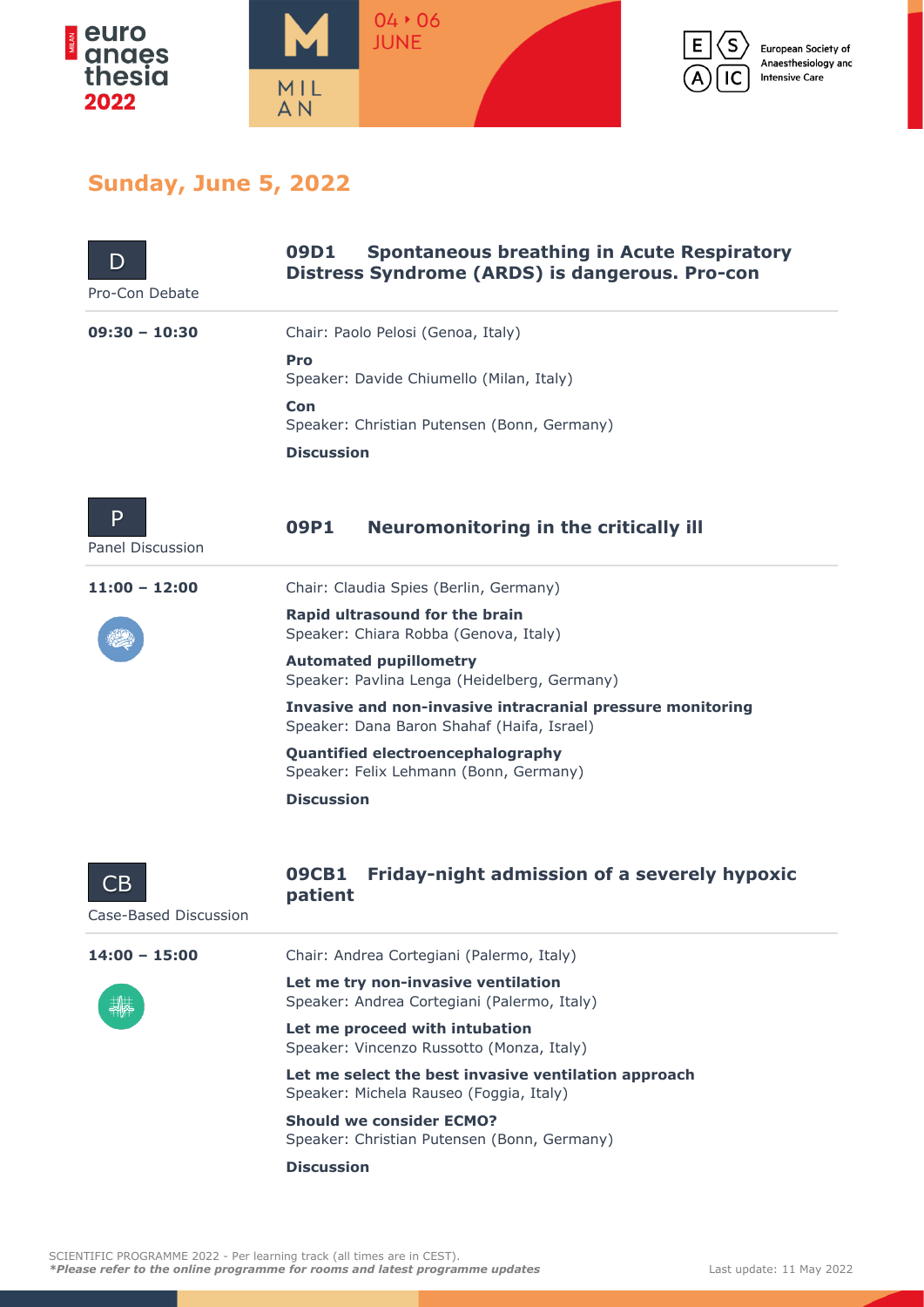





European Society of Anaesthesiology and **Intensive Care** 

| S<br>Symposium              | Tracheal intubation in the critically ill patient:<br><b>09S3</b><br>life-saving or life-threatening?           |
|-----------------------------|-----------------------------------------------------------------------------------------------------------------|
| $17:00 - 18:00$             | Chair: Andrea Cortegiani (Palermo, Italy)                                                                       |
|                             | Peri-intubation physiology optimisation - Focus on oxygenation<br>Speaker: Sheila Nainan Myatra (Mumbai, India) |
|                             | Peri-intubation physiology optimisation - Focus on haemodynamics<br>Speaker: Vincenzo Russotto (Monza, Italy)   |
|                             | Focus on first attempt success without adverse events<br>Speaker: Gary Mills (Sheffield, United Kingdom)        |
|                             | <b>Discussion</b>                                                                                               |
| <b>Monday, June 6, 2022</b> |                                                                                                                 |
| ME<br>Meet-the-Expert       | Cooling the inflammatory soup in sepsis<br>09ME1                                                                |
| $08:30 - 09:15$             | Chair: Despoina Koulenti (Athens, Greece)                                                                       |
|                             | Cooling the inflammatory soup in sepsis<br>Speaker: Mervyn Singer (London, United Kingdom)                      |
|                             | <b>Discussion</b>                                                                                               |